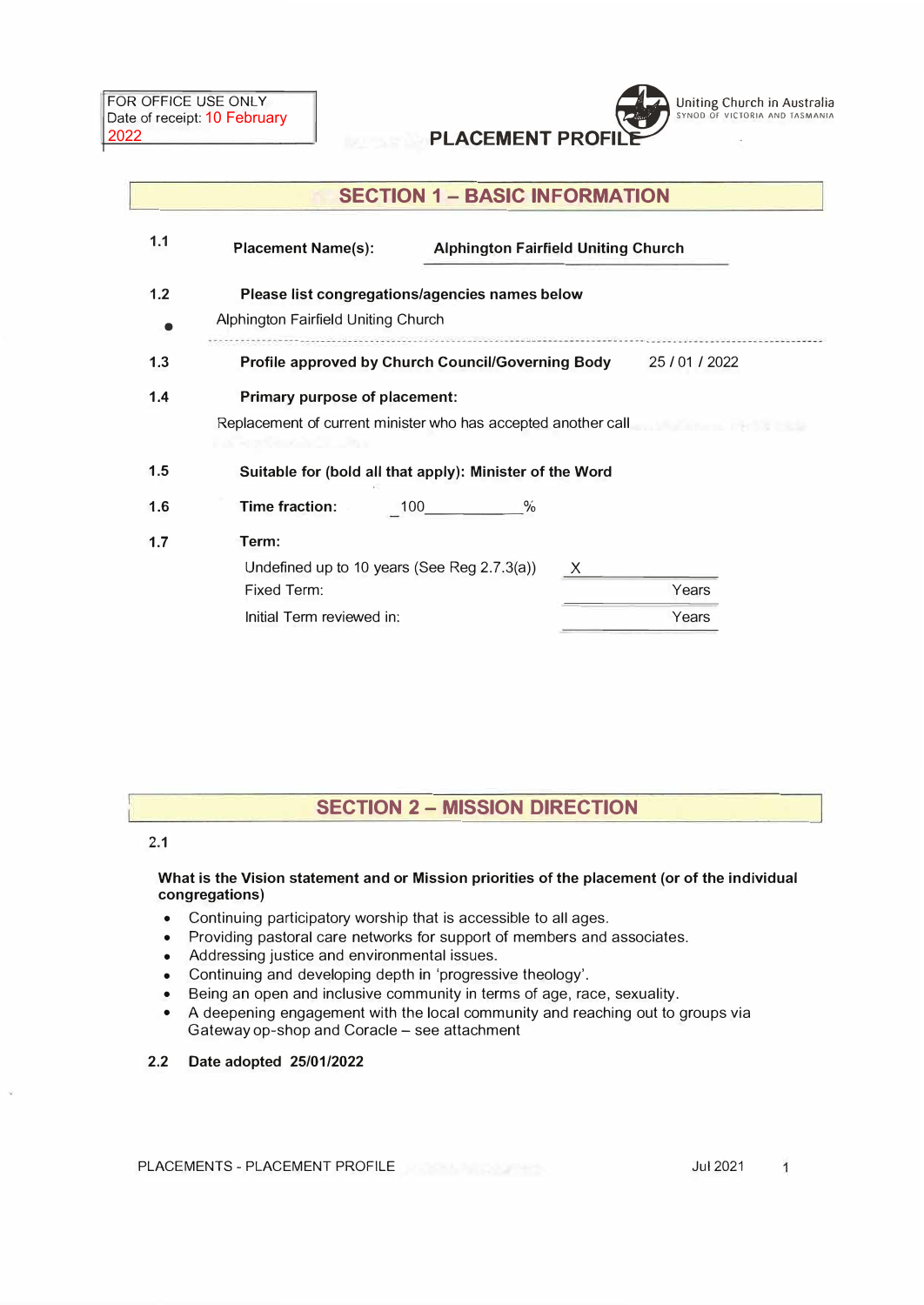#### **2.3** Provide a short description of the placement/congregation(s)

- St Andrew's is a lively congregation that has flourished under the leadership of the previous minister.
- It is a blend of 'stalwarts' who have been part of the congregation for a long time and people who have joined in recent years.
- It is a mixed-age congregation with an average attendance at Sunday worship before COVID of 75, overwhelmingly Anglo culturally.
- The congregation has a clear sense of its identity, describing itself as progressive theologically and socially.

#### **2.4 What Church Style best describes the congregation(s)? (See Church Style document)**

The theological style prior to the last settlement is clearly defined by the attached paper A Just Church. Over the last 9-10 years our congregation has further developed these themes by embracing Progressive Theology. This emphasis has, of course influenced the life of our congregation and community. Many have been attracted to our community because of both the style of leadership and its content. When talking with Presbytery about this they have asked what we mean by Progressive Theology. The following is an attempt to place the views of our congregation on paper. It is shaped from an extraction from Wikipedia's definition of Progressive Christianity.

Theologically Progressive Christianity is an approach to the Christian faith that is influenced by post-liberalism and postmodernism and:

- proclaims Jesus of Nazareth as Christ, Saviour, and Friend, •
- emphasizes the Way and teachings of Jesus, not merely His person;
- emphasizes God's immanence not merely God's transcendence;
- leans toward panentheism rather than supernatural theism;
- emphasizes salvation here and now instead of primarily in heaven later;
- emphasizes being saved for robust, abundant/eternal life over being saved from hell;
- emphasizes the social/communal aspects of salvation instead of merely the personal;
- stresses social justice as integral to Christian discipleship; takes the Bible seriously but not necessarily literally, embracing a more interpretive, metaphorical understanding;
- emphasizes orthopraxy instead of orthodoxy (right actions over right beliefs);
- embraces reason as well as paradox and mystery instead of blind allegiance to rigid doctrines and dogmas;
- does not consider homosexuality to be sinful;
- and does not claim that Christianity is the only valid or viable way to connect to God (is non-exclusive).

It is hoped that any new appointment would further develop our theological journey.

#### **2.5 How has the placemenUcongregation(s) changed over the last 5 years?**

- In the last *five* years there has been an increase in young adults (20s & 30s).
- There has been a physical opening to the community with rainbow-painted steps, large windows used as an art space and an outdoor stage.
- The impact of COVID *over* the past two years has severely restricted face-to-face worship but has created new opportunities via ZOOM and pre-recorded services.
- • Twelve months ago Uniting decided it would no longer be running the kindergarten that had been part of the space for more than thirty years. There was a negative financial impact initially but it opened up opportunities for community use of the space.

#### **2.6 What are the congregation(s)/placement's goals?**

• To provide leadership and direction to the congregation to fulfill its goals and priorities as stated above.

PLACEMENTS - PLACEMENT PROFILE **CONTRACT AND SUSPENSIVE ACCOUNT ACCOUNT** 2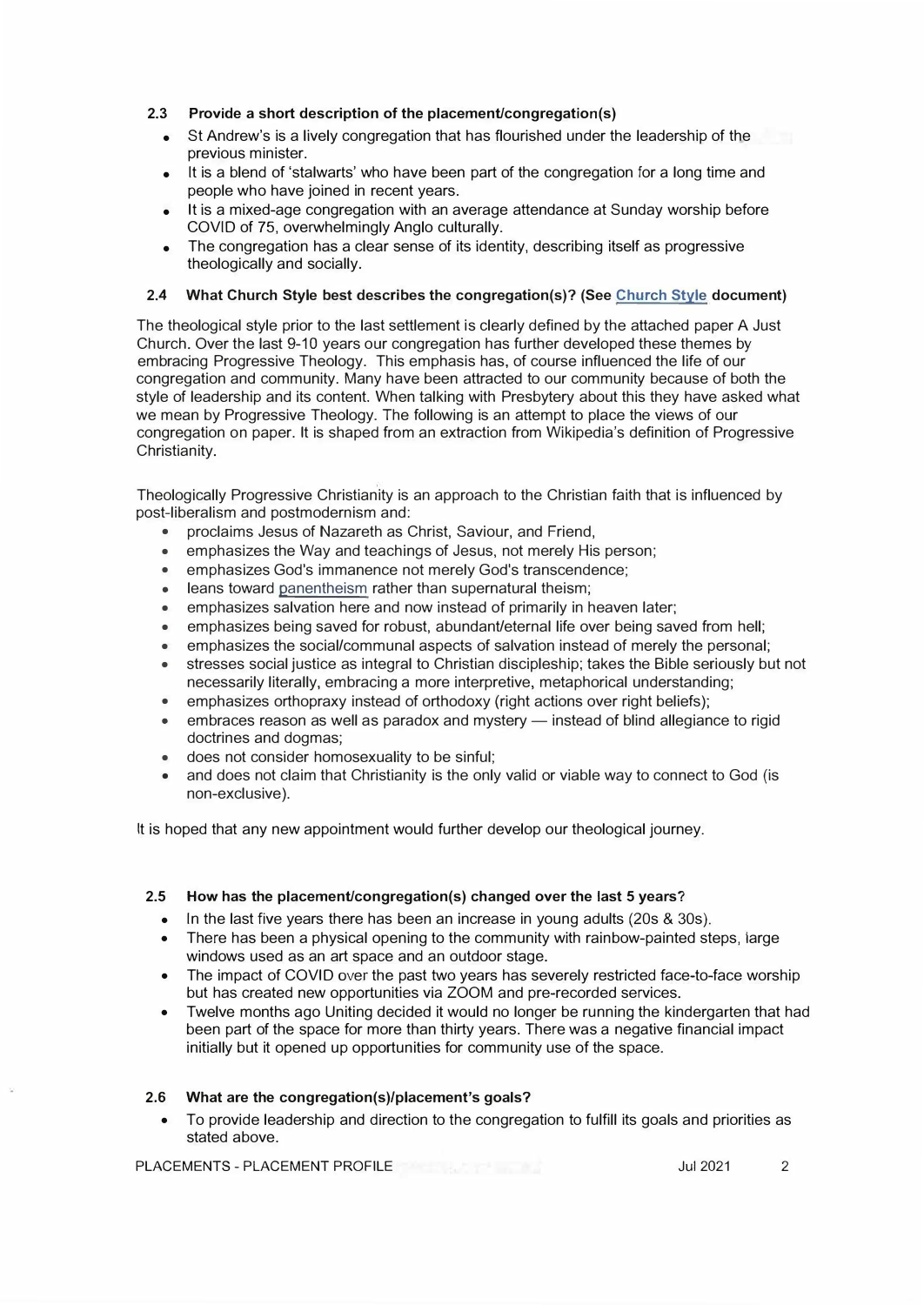- To provide leadership of the worship life of the congregation with the emphasis as described, namely, progressive and justice and community focussed theology, participatory and all-age inclusive.
- To provide leadership of the pastoral care ministry within the congregation.

#### **2.7 What are the next Strategic Steps to achieving those goals?**

 $-100$ 

- As the congregation learns to 'live with COVID' there are openings to liaise with community groups looking to access available spaces (Coracle).
- Face-to-face worship may not be possible for some older and/or more vulnerable members so plans are in place for alternatives e.g. online Meditation and Poetry sessions will be resuming shortly.